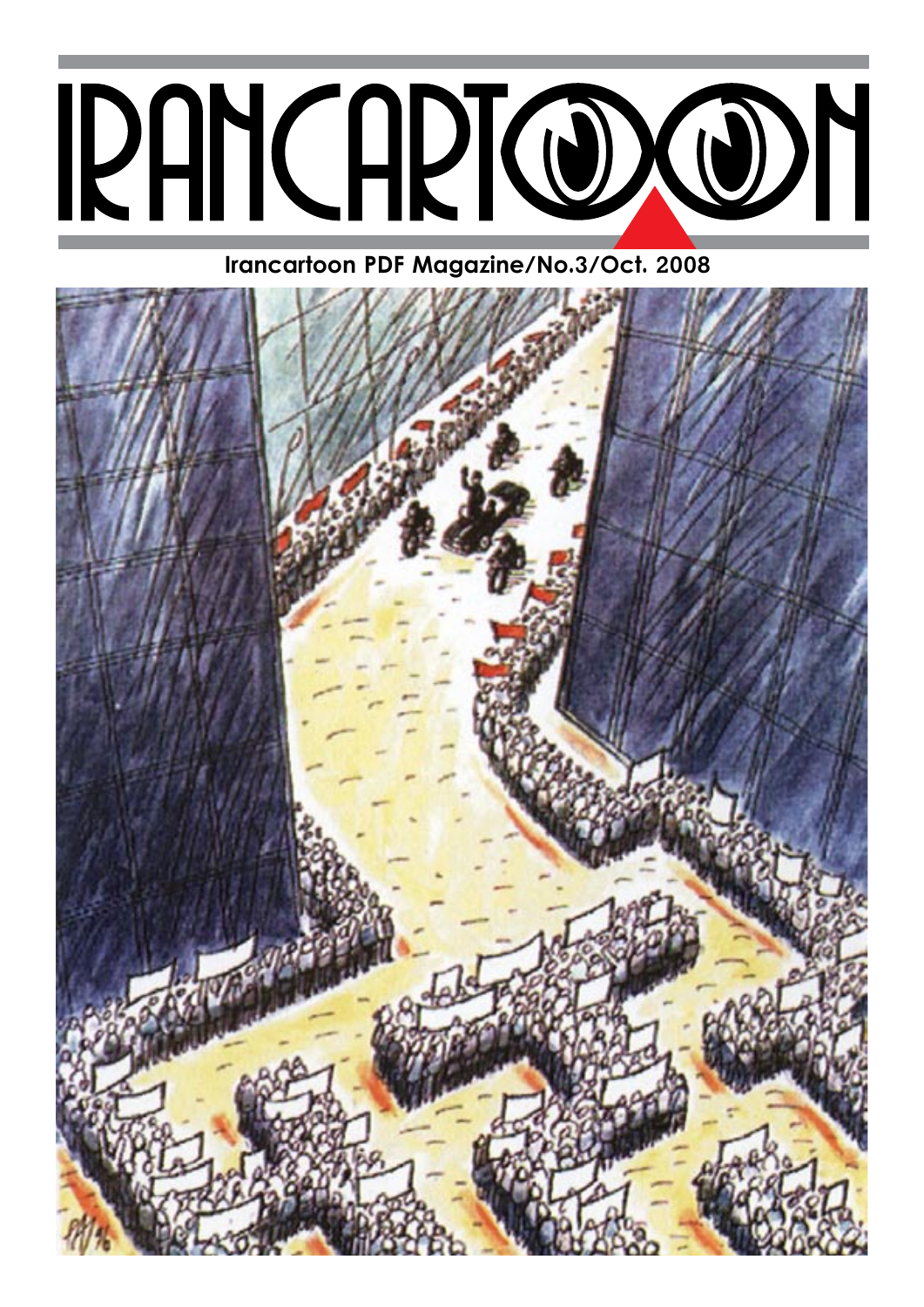# **INTERVIWE WITH JULIAN PENAPAI**

#### **• Why did you choose cartoon?**

Because the architecture did not offer me the chance to express myself as I wished. That is why I chose car-<br>tooning, here I feel free like the fish in the water.

#### **• What was your first published work?**

I began in 1973 in URZICA Humor Magazine with a drawing - the classic island - drawing what reflected my need for spiritual freedom in a society overfilled with restrictions. Now there is democracy and it is good.

#### **• Which cartoonist more impressed your works?**

At first Matty Aslan influenced me, the most talented and popular Romanian editorial cartoonist. Later I liked Oton Reisinger and Zlatkovsky, but in my sub consciousness my mind was working on the model of Bosc and Saul Steinberg. With all those influenced I was left without a specific well defined style. Chancing the prizes, I was always looking for productivity and efficiency. Thas is why I admire Kosobukin which has productivity and also a specific style. In my opinion the success of my drawings is due to my ideas, not especially to the drawing technique. THE RICHAR COMPRESSION CONTRACT COMPRESSION CONTRACT CONTRACT CONTRACT CONTRACT CONTRACT CONTRACT CONTRACT CONTRACT CONTRACT CONTRACT CONTRACT CONTRACT CONTRACT CONTRACT CONTRACT CONTRACT CONTRACT CONTRACT CONTRACT CONTRAC

### **e n i z a g a M F D P 0 02 . t c O . 3 . o N**

#### ans and foreign cartoonists are? In your opinion who the best Irani-

Kambiz is the best Iranian cartoonist. He is leading an entire «army» of masters such as : Touka, Javad, Baniasadi, Shahidi, Jahanshahi, Jamal, Azimi, Bahrami, Divandari, Farhad and a series of very talented young artists. You all together are a real power in cartooning.

#### **• What was your best ?prize**

Of course that the Grand Prix from Yomiuri 1991. But also was a big disappointment because in 2000 I found out that my idea was already been drawn at Skopje in 1984. Because of this incident, I now became the «godfather» of similarities as I am now nicknamed. I like to research the pare them and to expose them as a true History old and new concepts from cartoon art, to comof Ideas. In this way I made some adversaries among some of the colleagues, which did not understand correctly my actions. But you all please recognize that we need this history. There are too many remakes on the same concepts and I want more innovations from the new generation of cartoonists.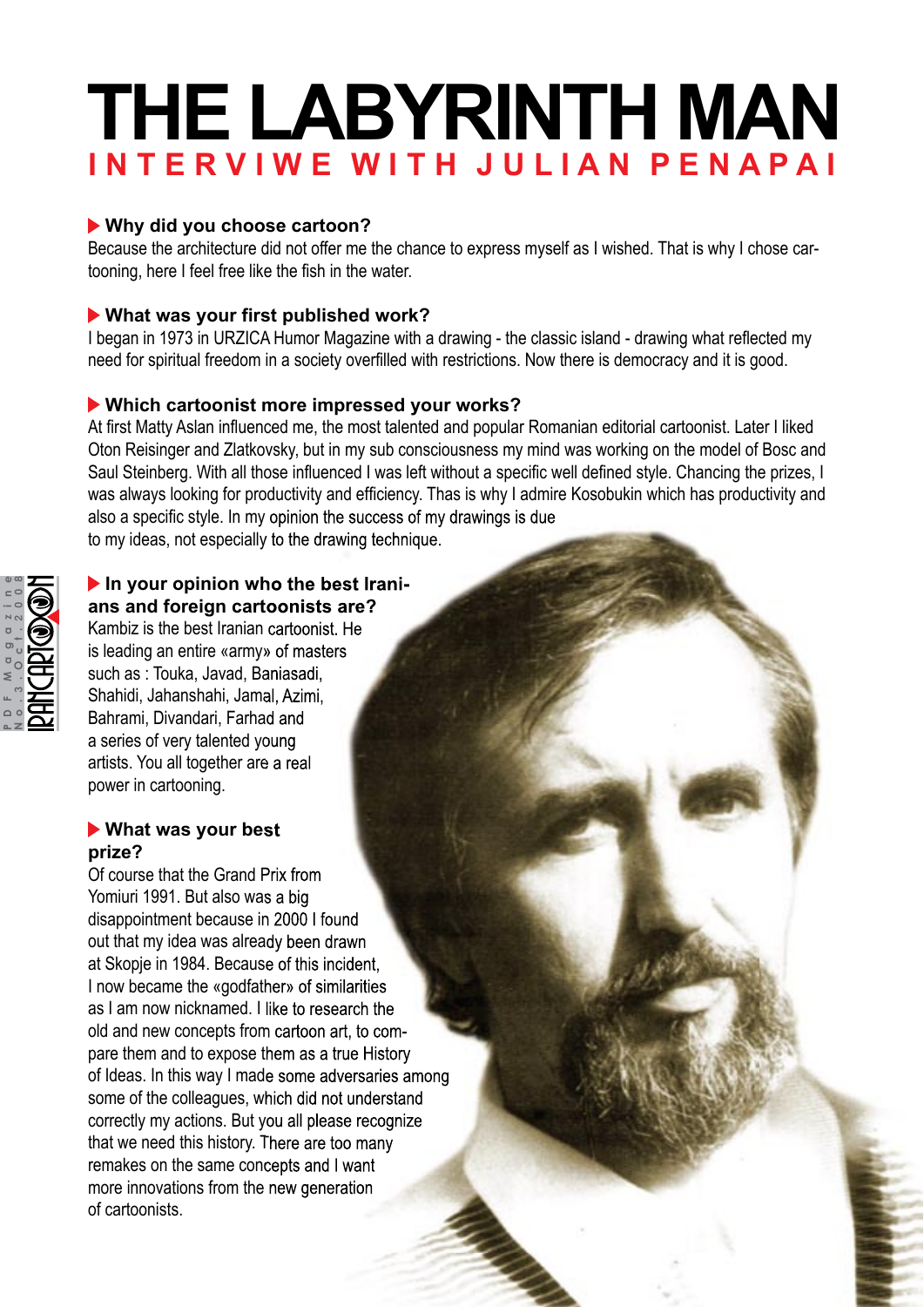



## ▶ What was your best car-<br>toon?

It is hard for me to choose from «The time tunnel» (Yomiuri 1989), «Quo vadis» (N.Hodja 2000) and «Labyrinth» (Tehran 1997). Maybe you can tell me your opinion!

#### **In idea in idea in idea in your dreams?**

Some ideas come from Up there, but I look and think about for the most of them. The themes of the cartooning contest are a challenge and force me to find new ideas.

#### **Video What would you do if you were not a cartoonist?**

I am so proud of my job that I refuse to think about something else.

#### **• Do you more like periodical or exhibition cartoon?**

I had a lot of personal exhibitions but I do not like to open new ones. A lot of work and less money. As long as the zines that I work for, buy all of my daily newspaper and the two magadrawings, I am satisfied.



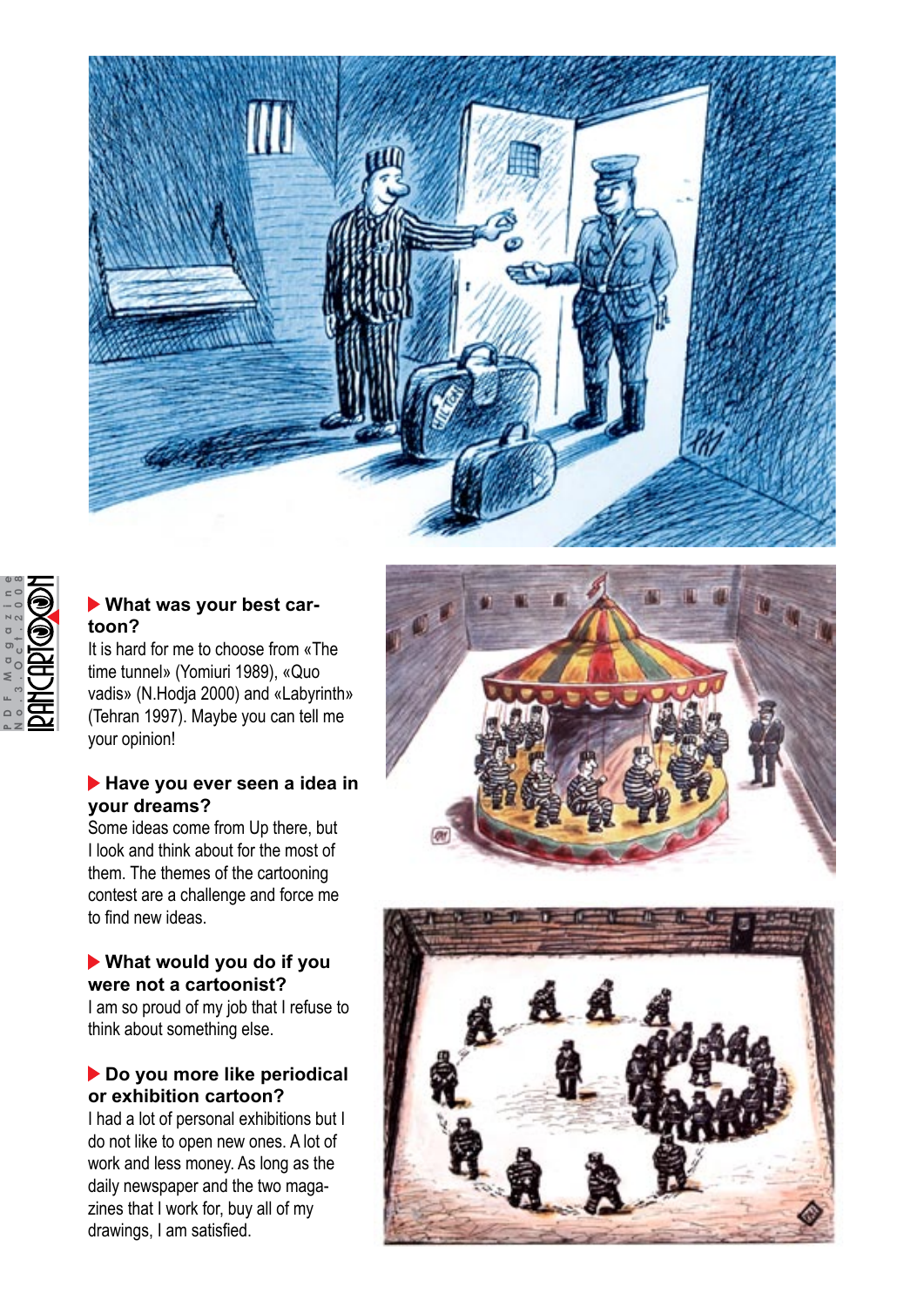#### **• Have you ever been** punished for your cartoons?

In the communist regimen I was lucky to get away with it, because I was careful with the limitations. Now I have no restriction or .boundaries

#### $\blacktriangleright$  **Why most of your cartoons are ?colored**

Because this is the trend. The entertainment and the commercial habits requests this. But I was hoping you would ask me something about my subjects and I will answer : I would have wanted a portofolio with more funnier subjects, but it is clear the black humor pre-<br>dominate over my work.

#### **Video Which you use color in your ?works**

I hope that I use my colors in a way that would highlight my idea.

#### **• What's your opinion about Saul ?Steinberg**

The Romanian Saul Steinberg - because his education was formed in Romania - is the «father» of the modern cartoon art. He helped us to make a 50 years leap in the future of cartooning. A genius!







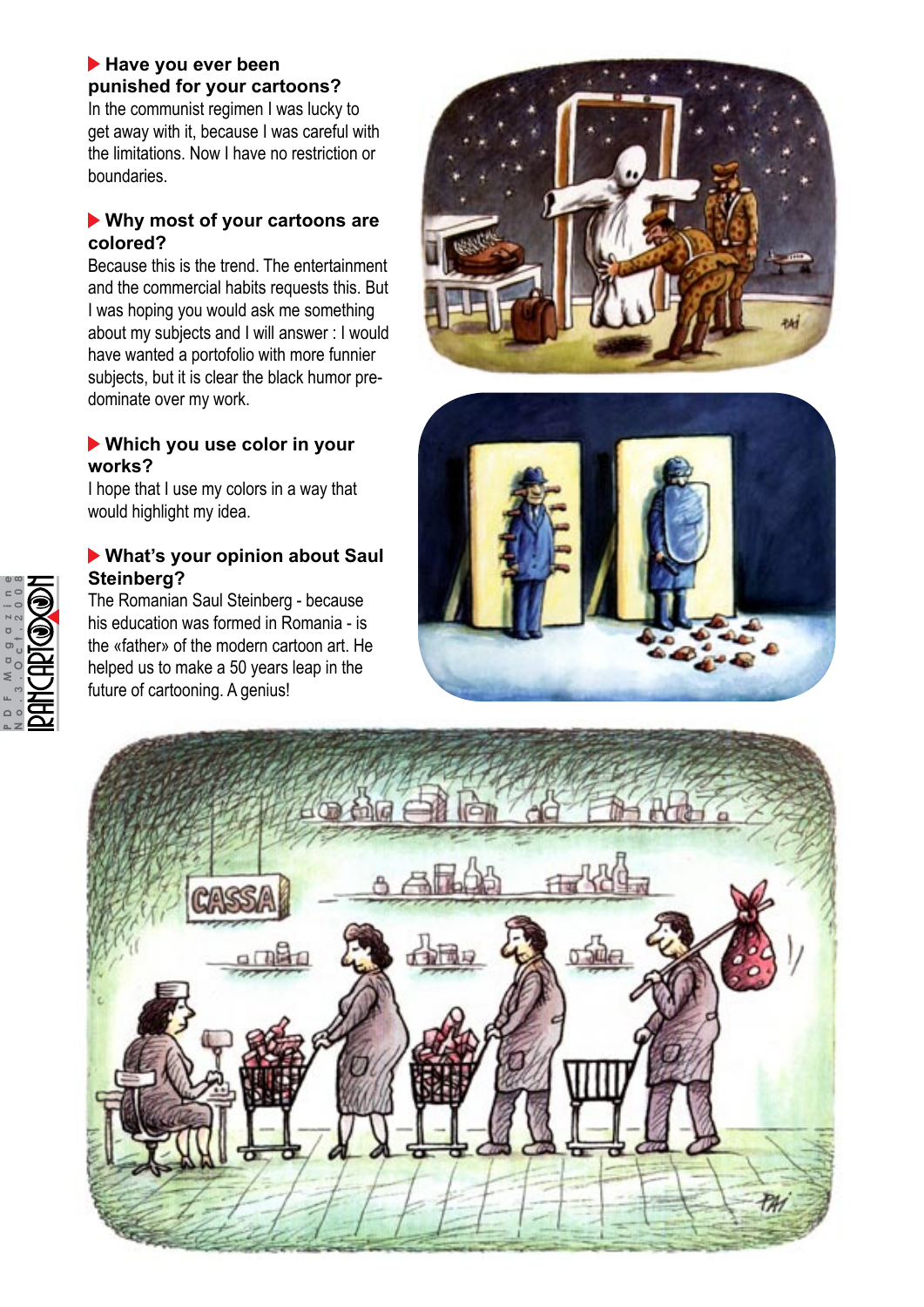

**e n i z a g a M F D P**

**2 . t c O . 3 . o N**

 **00**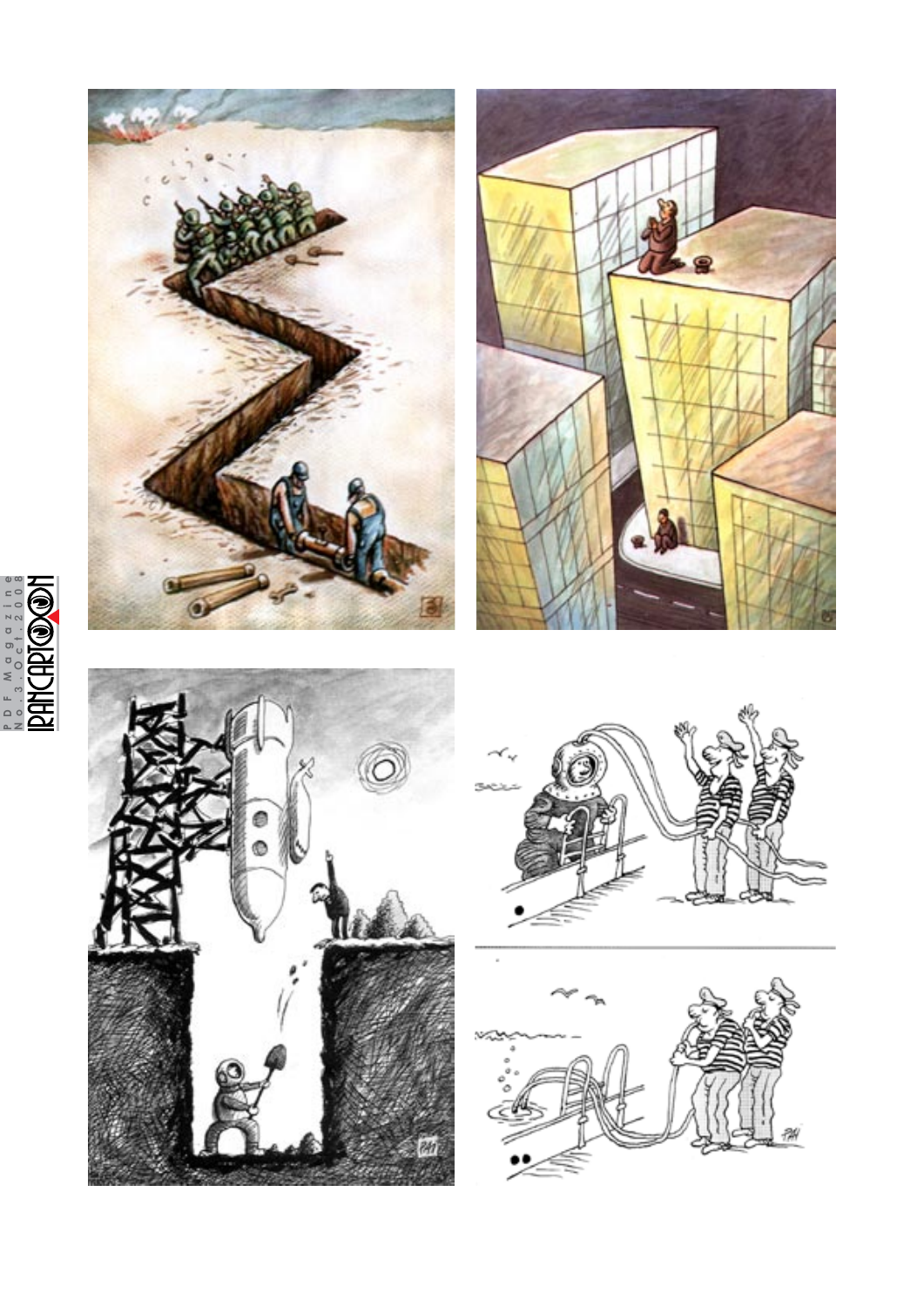

▲ Julian Penapai in the Iranian House of Cartoon, among some of Iran's Professional cartoonists

#### **• What's the specialty of a good ?cartoon**

toon is a good cartoon if you can «read» it as you The recipe of a good cartoon ? As the poster, a carpass by in the bus. If the drawing does not have a clear idea, it has nothing. A cartoon lives through its idea, as I always said.

#### **• What's your opinion about «Iranian House of Cartoon»?**

Iranian House of Cartoon is a launch platform for all of you, and by the international contests that you organize you build a great image of Iran abroad. I owe very much to this «House». On Google and Yahoo, Julian PENA-PAI exists thanks to you, and this appreciation of yours honors me.

#### $\blacktriangleright$  **What's your idea about site of Iran ?Cartoon**

Your website is very useful, dynamic and always well informed and up to date. The professional and the amateur finds here everything that he looks for. The team of Massoud Shojai is always up to the standard, and Massoud is the right man on the right spot.

#### $\blacktriangleright$  **What about your Iranian friends?**

I have unforgettable memories about you all from my visit in 2004. And our friendship resists because is based on mutual appreciation.

#### **P** Describe Penapai in one sentence?

A cartoonists that lives happily through cartooning.